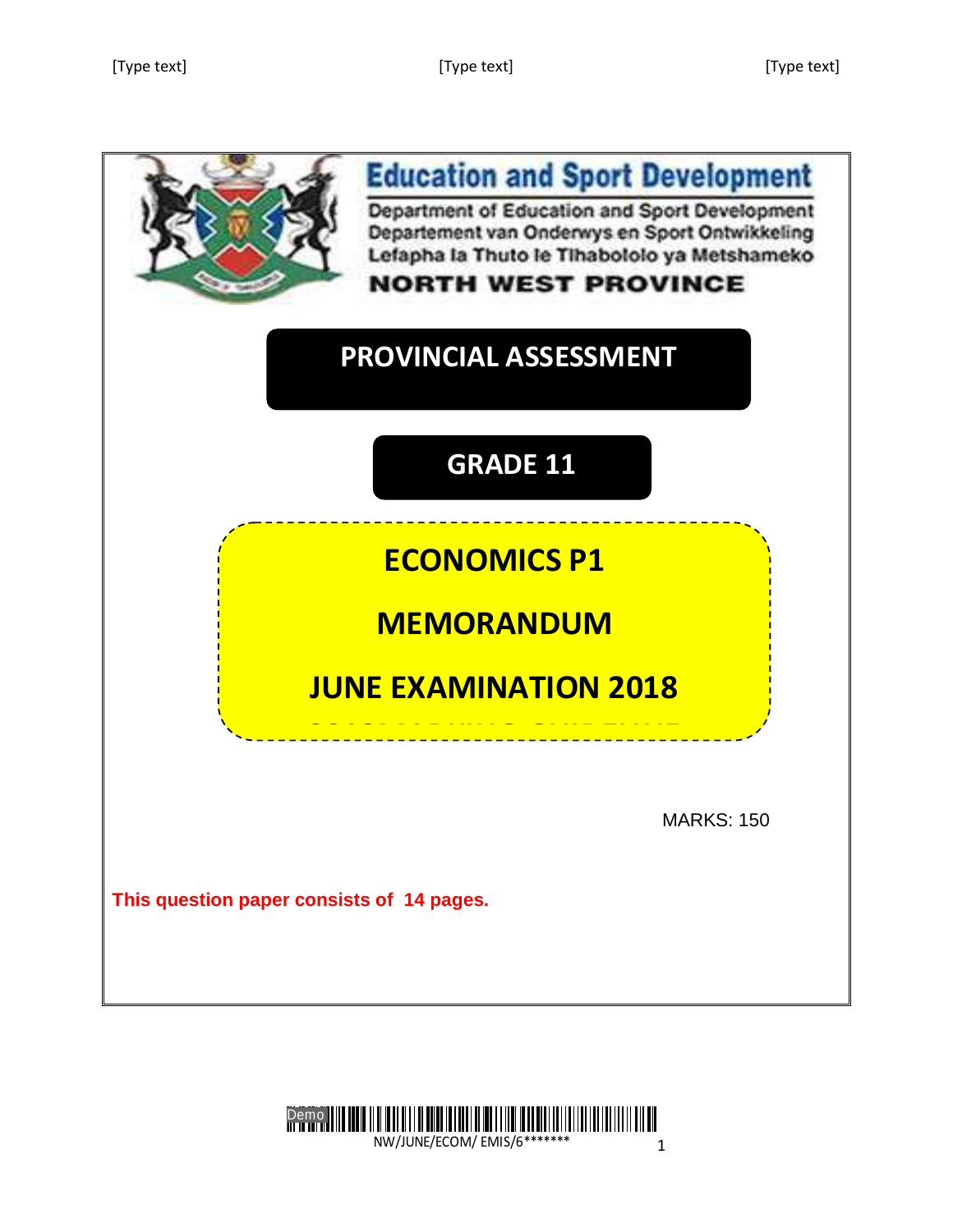# SECTION A [COMPULSORY]

# QUESTION 1

- 1.1.1 B (Natural resource)
- 1.1.2 C (Entrepreneurial ability and profit) $\checkmark$
- 1.1.3 D (Households are sellers in the resource market) $\checkmark\checkmark$
- 1.1.4 C ( Personal consumption expenditure) $\checkmark\checkmark$
- 1.1.5 A (The price system) $\checkmark\checkmark$
- 1.1.6 D (Government)
- 1.1.7 C (Consists of provisioning of service) $\checkmark\checkmark$
- $1.1.8$  B (Coal) $\checkmark$  (8x2) (16)

# **1.2 Choose a description from COLUMN B that matches the item in COLUMN A.**

- 1.2.1 E (The decrease in the monetary value of assets over time)  $\checkmark$
- 1.2.2 J (Purchasing of goods and services) $\checkmark$
- 1.2.3 G (Represents spending on capital stock) $\checkmark$
- 1.2.4 A (Goods and services that households and business sector are prepared to pay a price for) $\checkmark$
- 1.2.5 B (The methods used by countries to allocate their resources) $\checkmark$
- 1.2.6 I (The minimum amount of money needed to pay for basic needs) $\checkmark$
- 1.2.7 C ( Extraction of raw materials) $\checkmark$
- 1.2.8 D (The internet is an important source of information)  $\checkmark$  (8x1) (8)

# 1.3 **Give ONE term for each of the following descriptions**.

- 1.3.1 Real wage $\checkmark$
- 1.3.2 Profit
- 1.3.3 Aggregates
- 1.3.4 Mixed economic system
- 1.3.5 Fiscal policy
- 1.3.6 Primary sector  $(6x1)$  (6)

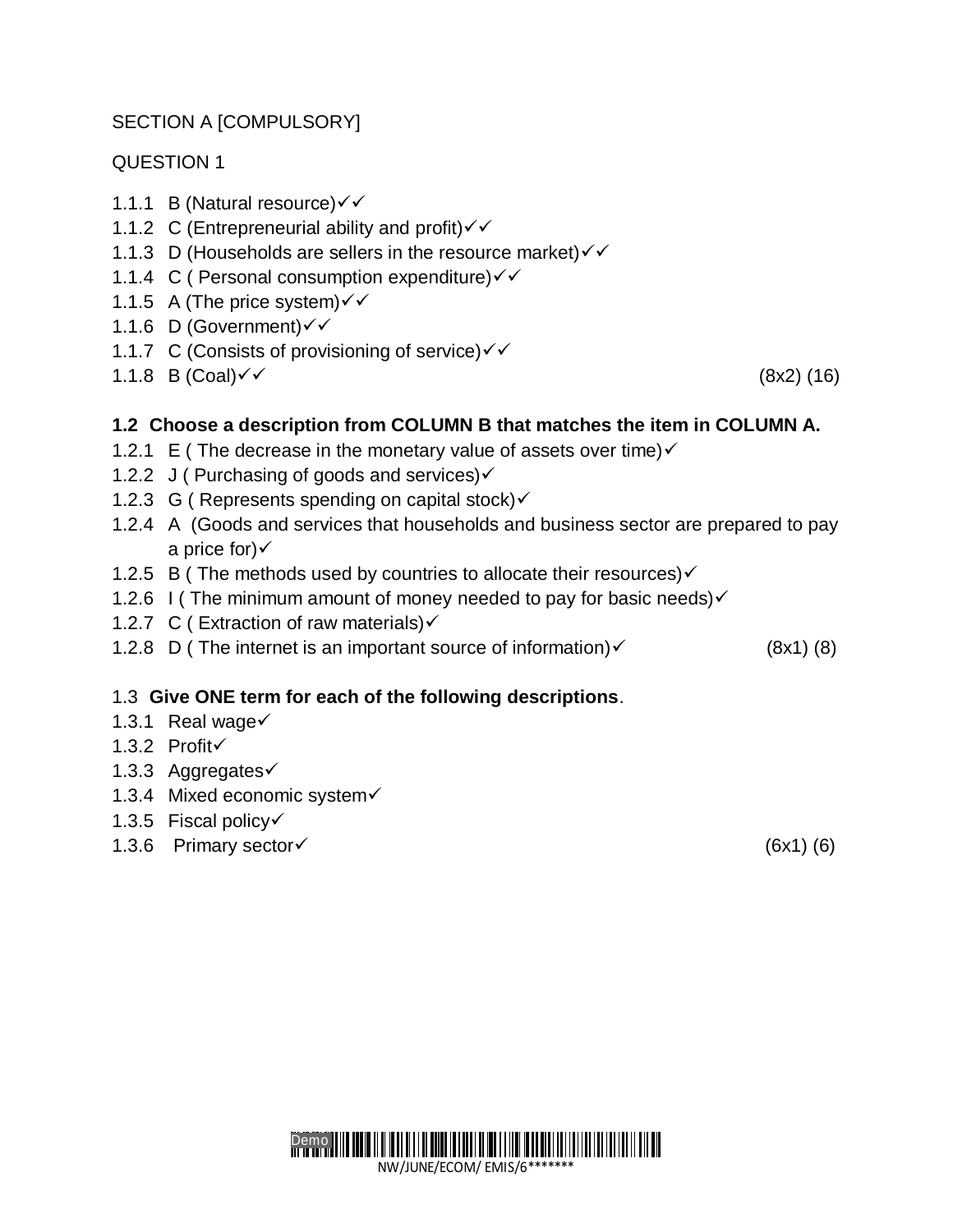#### **SECTION B**

#### **Answer any TWO of the three questions from this section in the answer book**

**QUESTION 2 (Principles, processes and practices of economy)**

#### **2.1.1 Name any TWO functions of capital**

a. Provides tools to add form utility. $\checkmark$ 

b. Makes mass production possible. ✓

c. Improves quality of products.  $\checkmark$ 

d. Makes standardization possible.

e. Makes selling on credit possible. ✓

Accept any relevant answer (2x1) (2)

#### **2.1.2 Why do economists focus on economic goods?**

| Economists focus on economic goods because they are scarce and people are willing |             |
|-----------------------------------------------------------------------------------|-------------|
| to pay for them. $\checkmark\checkmark$                                           | $(1x2)$ (2) |

#### **2.2 Study the following information on Jake's business relating to his Gross and Net profit.**

#### **2.2.1 Identify TWO profits mentioned in the table above**.

|  | Gross√ and Net profit. | $(2x1)$ $(2)$ |
|--|------------------------|---------------|
|--|------------------------|---------------|

#### **2.2.2 Calculate the gross profit using the figures given.**

- $=$  Sales Cost of sales $\checkmark$
- $= 13500 (4500 + 550 + 880 + 450)$
- $=13500 6380$

#### $=7 \, 120 \checkmark$  (4)

# **2.2.3 In your opinion, can Jake be happy with his net profit? Provide TWO reasons**.

Yes, because the running expenses are low. $\checkmark\checkmark$ 

Therefore profits earned increases  $\checkmark$   $\checkmark$   $(2x2)$  (4)

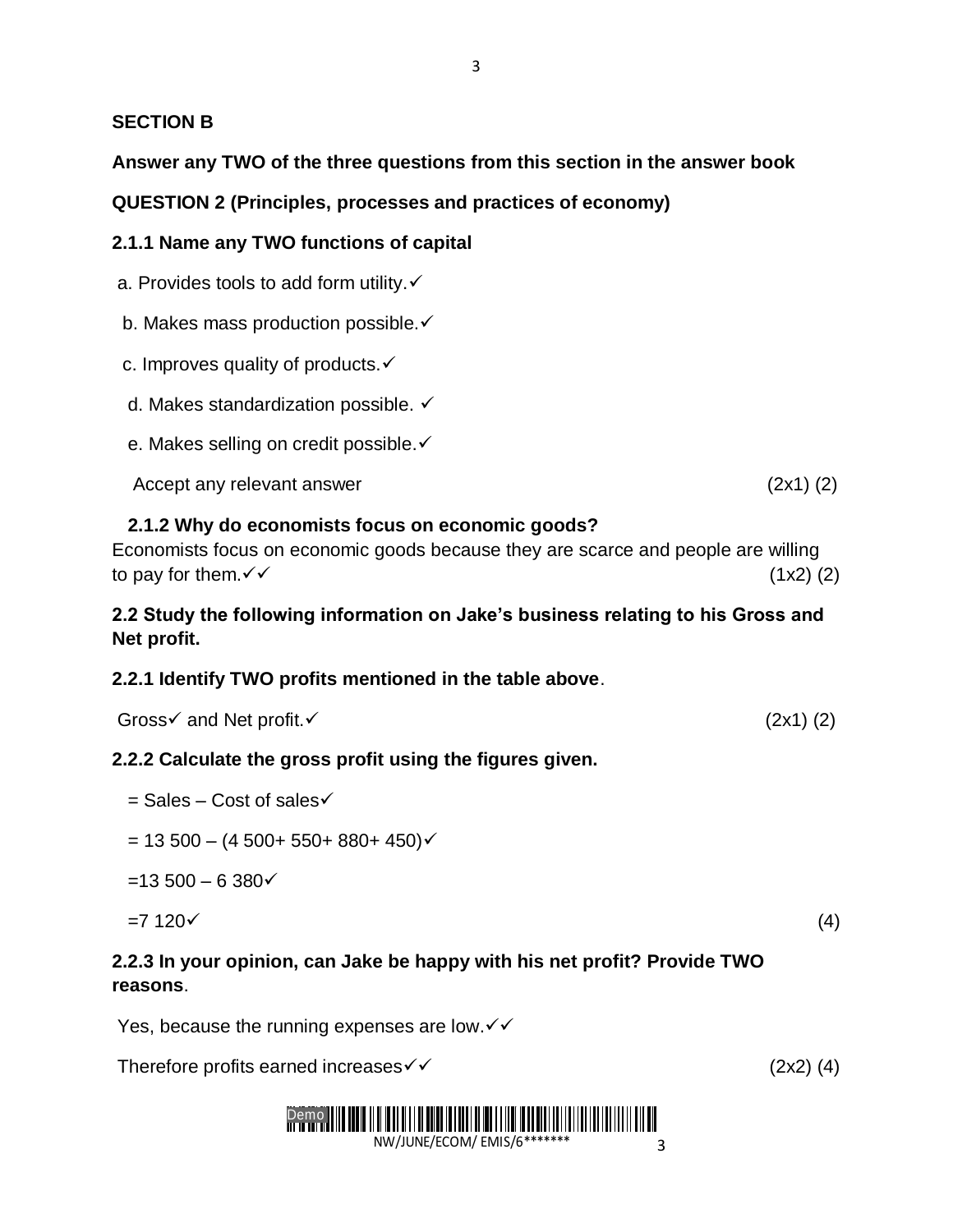# **2.3 Study the picture below and answer the questions that follow**

# **2.3.1 Mention the TWO groups of people marginalized in the picture above**.

- $\bullet$  Girls. $\checkmark$
- People with disability  $(2x1)(2)$

#### **2.3.2 Explain the concept marginalized groups**

- People seen as worse off compared to the rest of the population in terms of access to income and non- income (basic products and essential services).  $\checkmark\checkmark$
- It refers to people who are excluded from the economic activities of the country. $\checkmark\checkmark$

(Accept any other relevant answer) (2x2) (4)

# **2.3.3 How can the marginalized groups be empowered?**

- By implementing labour laws like, Broad –Based Black Economic Empowerment, Employment Equity Act to protect the rights of all employees.  $\checkmark\checkmark$
- Implementing Affirmative Action for new appointments in a workplace.  $\checkmark\checkmark$
- Ey enabling young people to take part in learnerships programmes.  $\checkmark\checkmark$
- Providing infrastructure that can link markets with groups and individuals in order to give them opportunities to take part in market activities.  $\checkmark\checkmark$ (Accept any other relevant answer) (2x2) (4)

#### **2.4 Distinguish between non-renewable and renewable resources.**

| Non-renewable resources                       | Renewable resources                              |
|-----------------------------------------------|--------------------------------------------------|
| They cannot replenish themselves by           | They ca replenish themselves by quick            |
| recycling and replacement. V V                | recycling within a reasonable time. V V          |
| They may be exhausted√√                       | They are not likely to be exhausted $\checkmark$ |
| They can be divided into continuous or        | They can be recyclable or non-                   |
| flow√√                                        | recyclable√√                                     |
| They are exhausted after use $\checkmark$     | They are often available continuously√√          |
| E.g. mineral resources $\checkmark\checkmark$ | E.g water, trees $\checkmark\checkmark$          |
| (Accept any other relevant answer)            |                                                  |

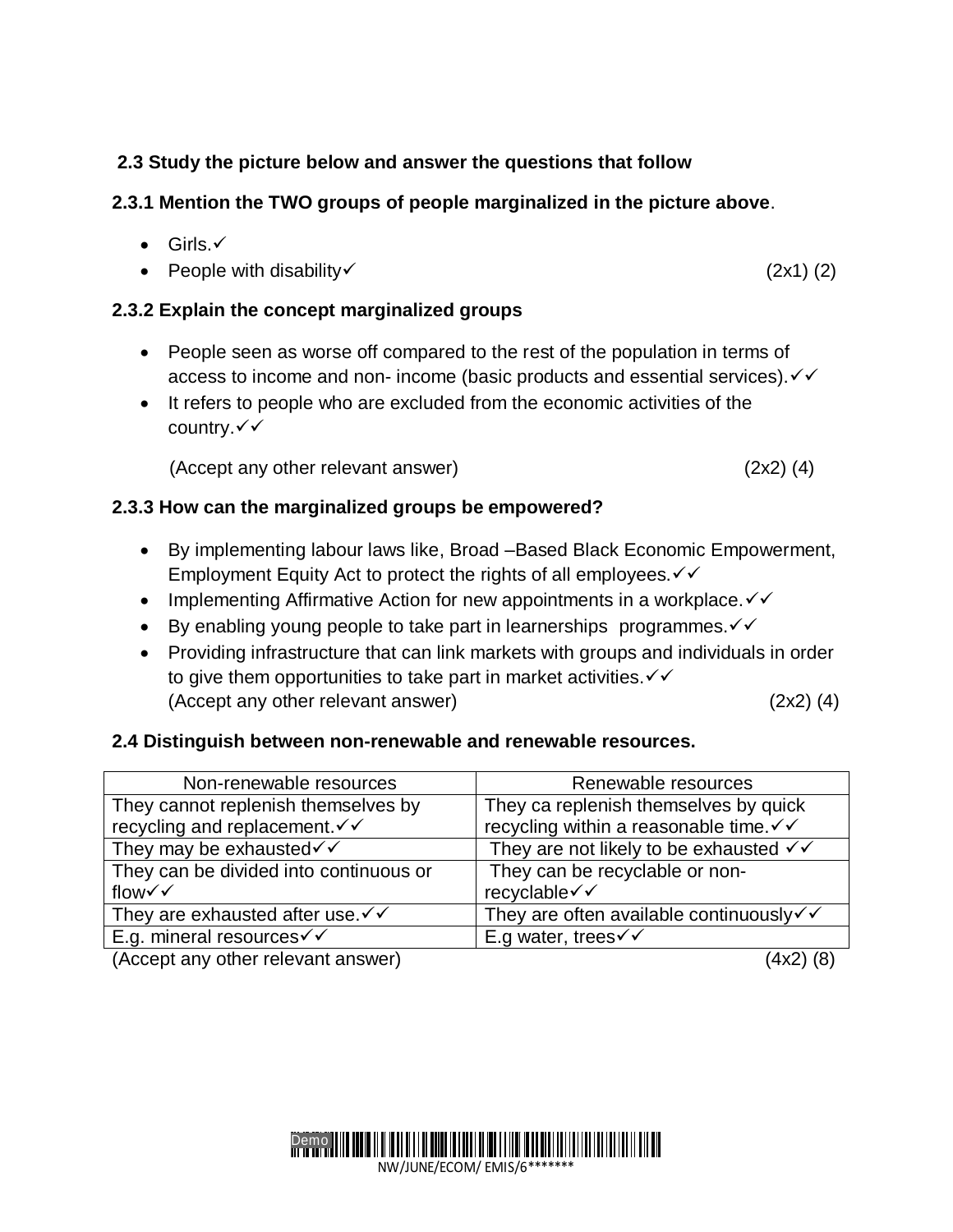# **2.5 Discuss any TWO characteristics of labour.**

Labour is not storable/hoarded√

- Labour cannot be stored or kept. $\checkmark\checkmark$
- E.g. If a worker is unemployed for three years, he/she has lost three years of providing labour.

Labour is part of its owner√

• The labour and the person doing the labour is one and the same.  $\checkmark\checkmark$ 

Supply cannot suddenly increase <del>✓</del>

- $\bullet$  It takes long time for people to enter the labour market.  $\checkmark\checkmark$
- Education and training take years to complete.  $\checkmark\checkmark$
- E.g. it takes seven years for doctors to complete their training before they qualify and can start working to earn an income. $\checkmark\checkmark$

Income is a goal $\checkmark$ 

- When people work, their goal is to earn money and secure an income.  $\checkmark\checkmark$
- They need the money to buy goods and services to satisfy their needs and wants. $\checkmark\checkmark$

(Accept any other relevant answer) (8)

 **TOTAL: 40**

#### **QUESTION 3 (ECONOMIC GOODS & SERVICES)**

#### **Answer the following questions**

**3.1.1 List the TWO flows in the circular flow.** 

 $\bullet$  Real flow  $\checkmark$ • Money flow  $\checkmark$  (2x1) (2)

#### **3.1.2 What happens when GDE is greater than GDP?**

The countries imports will be more than its exports.  $\checkmark\checkmark$  (1x2) (2)

# **3.2 Study the extract below and answer the questions that follow:**

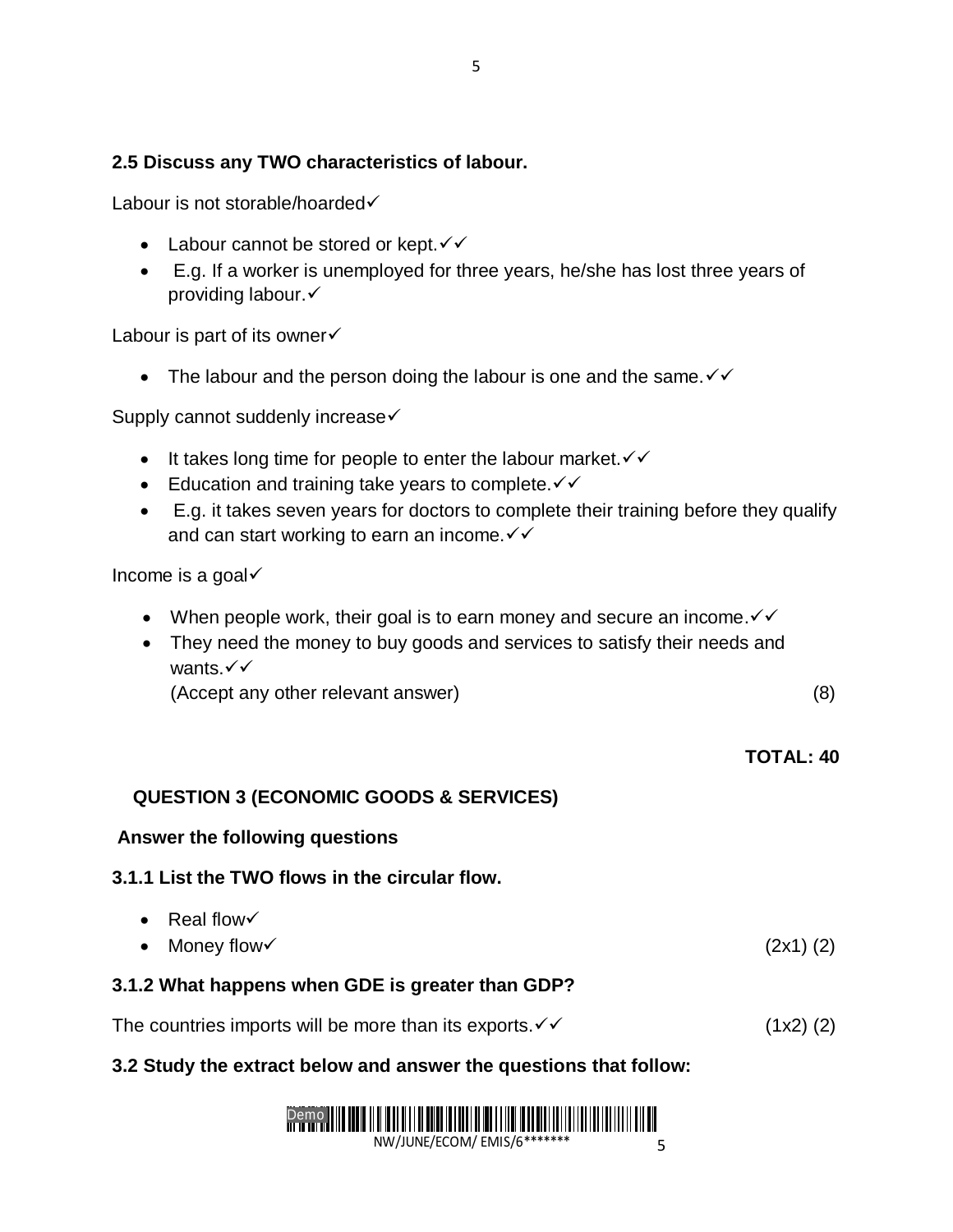# **3.2.1 Identify any TWO methods to calculate GDP.**

- Production method $\checkmark$
- $\bullet$  Income method $\checkmark$
- Expenditure method  $\checkmark$  (2x1) (2)

#### **3.2.2 Why are national accounts important, according to the extract?**

 "They are a powerful source of information for studying main aspects of the  $e \text{conomy."} \checkmark \checkmark$  (1x2) (2)

#### **3.2.3 Briefly describe the aggregate** *Gross National Income (GNI).*

- Gross National Income is the sum of all income earned by all factors of production for contributing in the production process.  $\checkmark\checkmark$
- It is in the form of rent, salaries and wages, interest and profit.  $\checkmark\checkmark$ Accept any relevant answer (1x2) (2)

# **3.2.4 How is double counting avoided in calculating GDP?**

- Including intermediate goods when calculating GDP results in double counting.√√
- It means the contribution of a factor of production is counted more than once.  $\checkmark\checkmark$
- Net exports should be excluded. $\checkmark\checkmark$
- The capital consumption allowance should be excluded.  $\checkmark\checkmark$
- Eusiness investment should be excluded.  $\checkmark\checkmark$
- Government purchases should be excluded. $\checkmark\checkmark$ Accept any relevant answer (2x2) (4)

# **3.3 Study the diagram below and answer the questions that follow:**

# **3.3.1 Identify the item on which consumers spent the largest portion of their income.**

| Food $(25.6%)$ | (1x1)(1) |
|----------------|----------|
|----------------|----------|

#### **3.3.2 Mention any ONE service consumers spent their income.**

| Health/transport/communication/recreation and culture √ | $(1x1)$ $(1)$ |
|---------------------------------------------------------|---------------|
|---------------------------------------------------------|---------------|

# **3.3.3 Explain Administrative division as final consumption expenditure by government.**

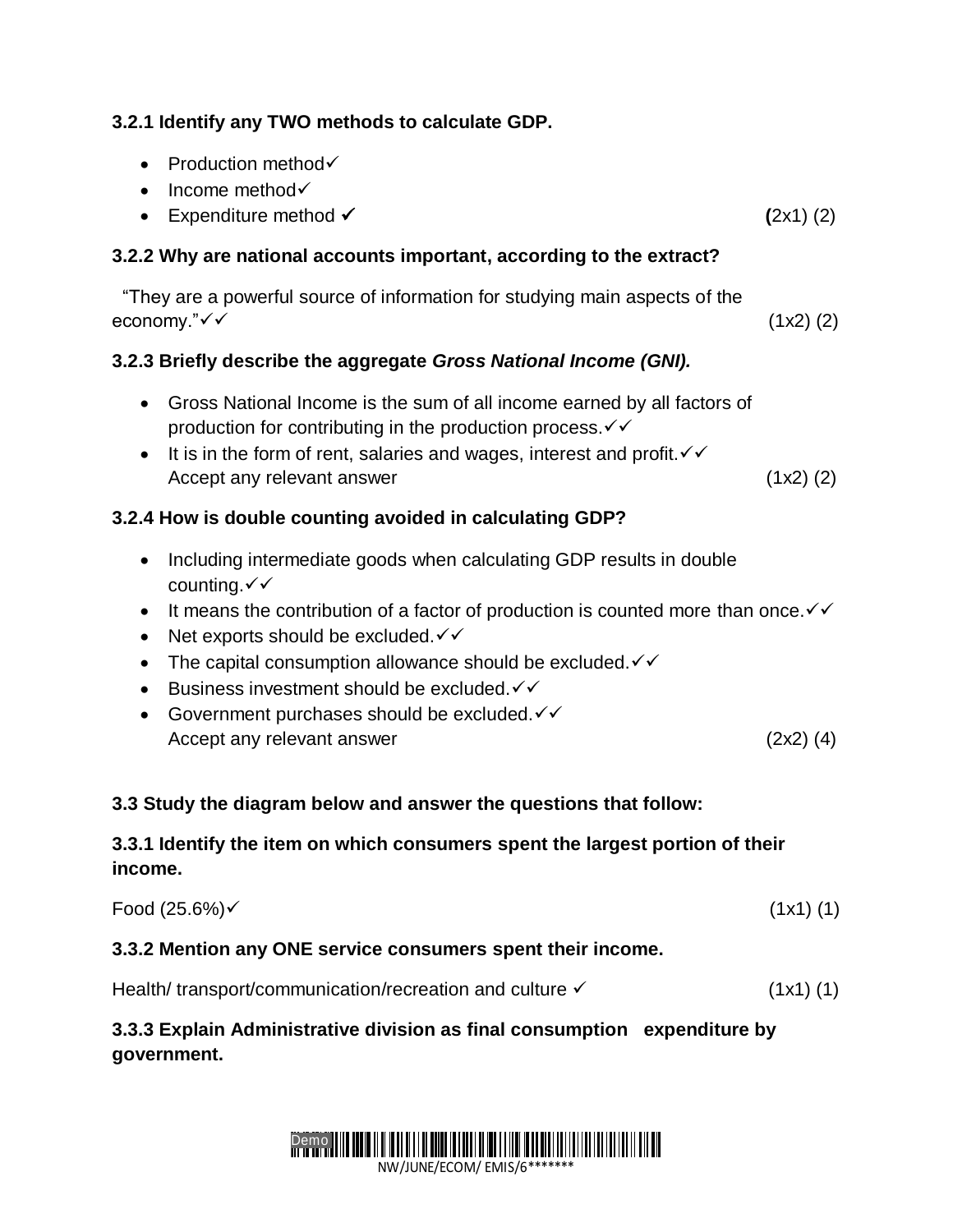- It deals with departmental expenditure which has to be controlled and be organized.
- A specific cabinet minister heads up such a department, e.g. the department of education. $\checkmark\checkmark$
- The minister is in control of the spending of funds within the department budget.  $\checkmark$  (2x2) (4)
- **3.3.4 How can gross fixed capital formation be increased?**
- $\bullet$  By increasing the country's capital stock.  $\checkmark\checkmark$
- By contributing towards the economy's ability to manufacture consumer goods and services. $\checkmark\checkmark$

Accept any relevant answer (2x2) (4)

# **3.4 Differentiate between Gross National Product and Gross Domestic Product**.

| <b>Gross National Product</b>                                                                                | <b>Gross Domestic Product</b>                                                                                                                       |
|--------------------------------------------------------------------------------------------------------------|-----------------------------------------------------------------------------------------------------------------------------------------------------|
| Measures the level of production of all<br>citizens√√                                                        | Measures the domestic levels of<br>production in a country√√                                                                                        |
| It includes the compensation and<br>investment income received by nationals<br>working or investing abroad√√ | It represents the monetary value of all<br>goods and services produced within a<br>nation's geographic borders over a<br>specified period of time√√ |
| It measures national output√√                                                                                | It measures economic growth $\checkmark$                                                                                                            |

(4x2) (8)

# **3.5 Discuss the classification of consumer goods.**

Durable goods√

- Can be used repeatedly over an extended period of time.  $\checkmark\checkmark$
- $\bullet$  E.g. furniture $\checkmark$

# Semi-durable goods√

- Can be used more than once, but they last for a limited period only.  $\checkmark\checkmark$
- $\bullet$  E.g. car tyres $\checkmark$

Non- durable goods√

- Can be used only once and they cease to exist after being used.  $\checkmark\checkmark$
- $\bullet$  E.g. medicine $\checkmark$

Services

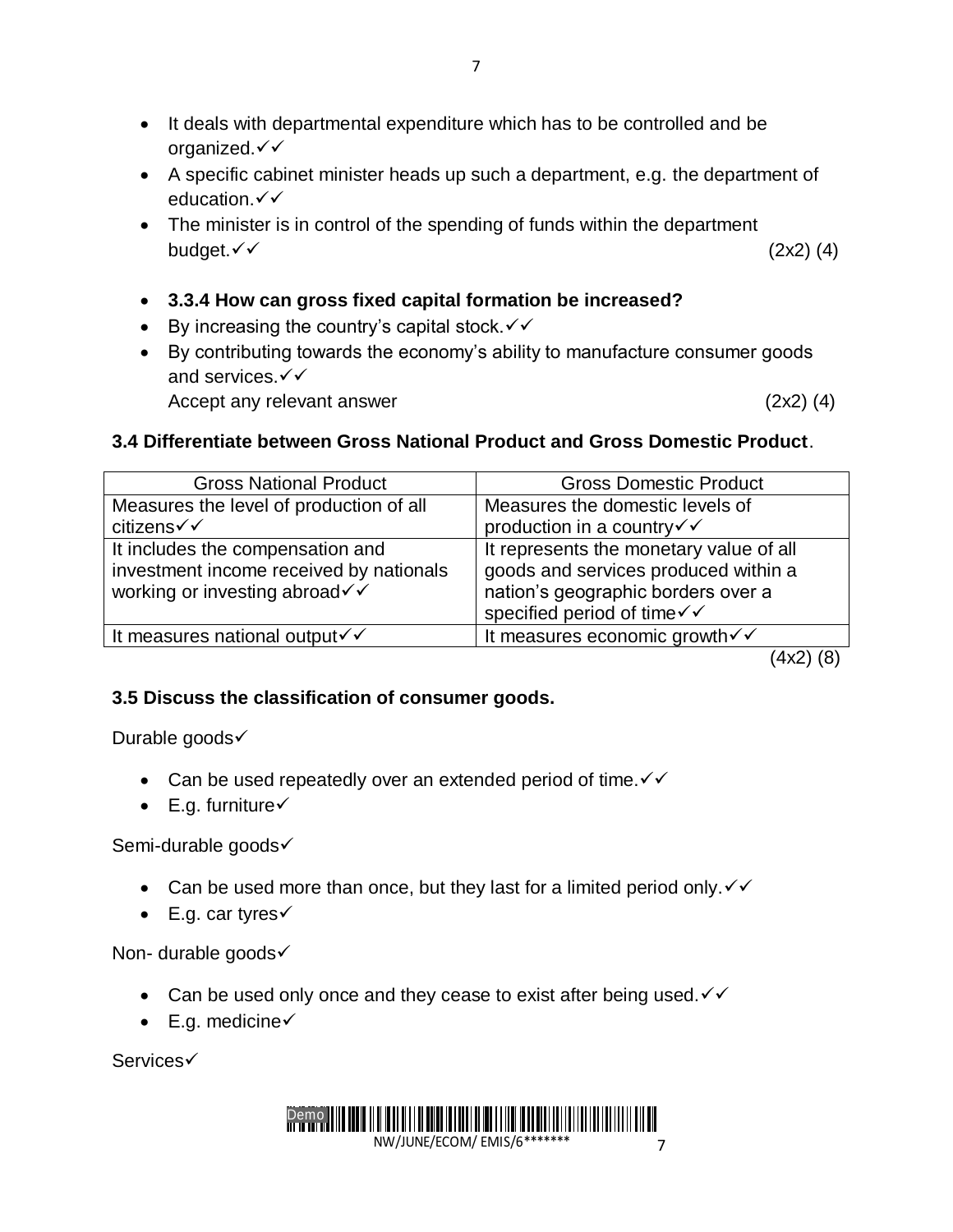- They are intangible things.  $\checkmark\checkmark$
- E.g. legal services  $(4x2)$  (8)

# **QUESTION 4**

# **4.1 Answer the following questions**

# **4.1.1 Mention any TWO important questions for making economic decisions.**

- What goods and services must be produced? $\checkmark\checkmark$
- $\bullet$  How must goods and services be produced? $\checkmark\checkmark$
- For whom must goods and services be produced? $\checkmark$   $\checkmark$   $(2x2)(2)$

# **4.1.2 How are sectors interdependent?**

- The secondary sector must manufacture raw materials from the primary sector and the tertiary sector distributes the goods from the secondary sector.  $\sqrt{\sqrt{}}$
- The primary sector provides the secondary sector with raw materials.  $\sqrt{\sqrt{}}$
- The tertiary sector distributes goods from the secondary sector.  $\checkmark$  (1x2) (2)

#### **4.2 Study the picture below and answer the questions that follow:**

#### **4.2.1 Identify any TWO systems from the picture above**.

- $\bullet$  Socialism $\checkmark$
- $\bullet$  Capitalism $\checkmark$
- Mixed economy  $(2x1)(2)$

# **4.2.3 Briefly explain any TWO characteristics of a centrally planned economic system**.

- The state is the biggest economic entity in the economy employing vast amounts of labour to execute its economic policies from a central position.  $\checkmark\checkmark$
- Private initiative and free choice of the individual is limited.  $\checkmark\checkmark$
- The factors of production cannot be privately-owned and controlled by individuals.
- The state guides the needs and wants of the consumer by providing essential goods and services for all in equal quantities. $\checkmark\checkmark$ Accept any relevant answer (2x2) (4)

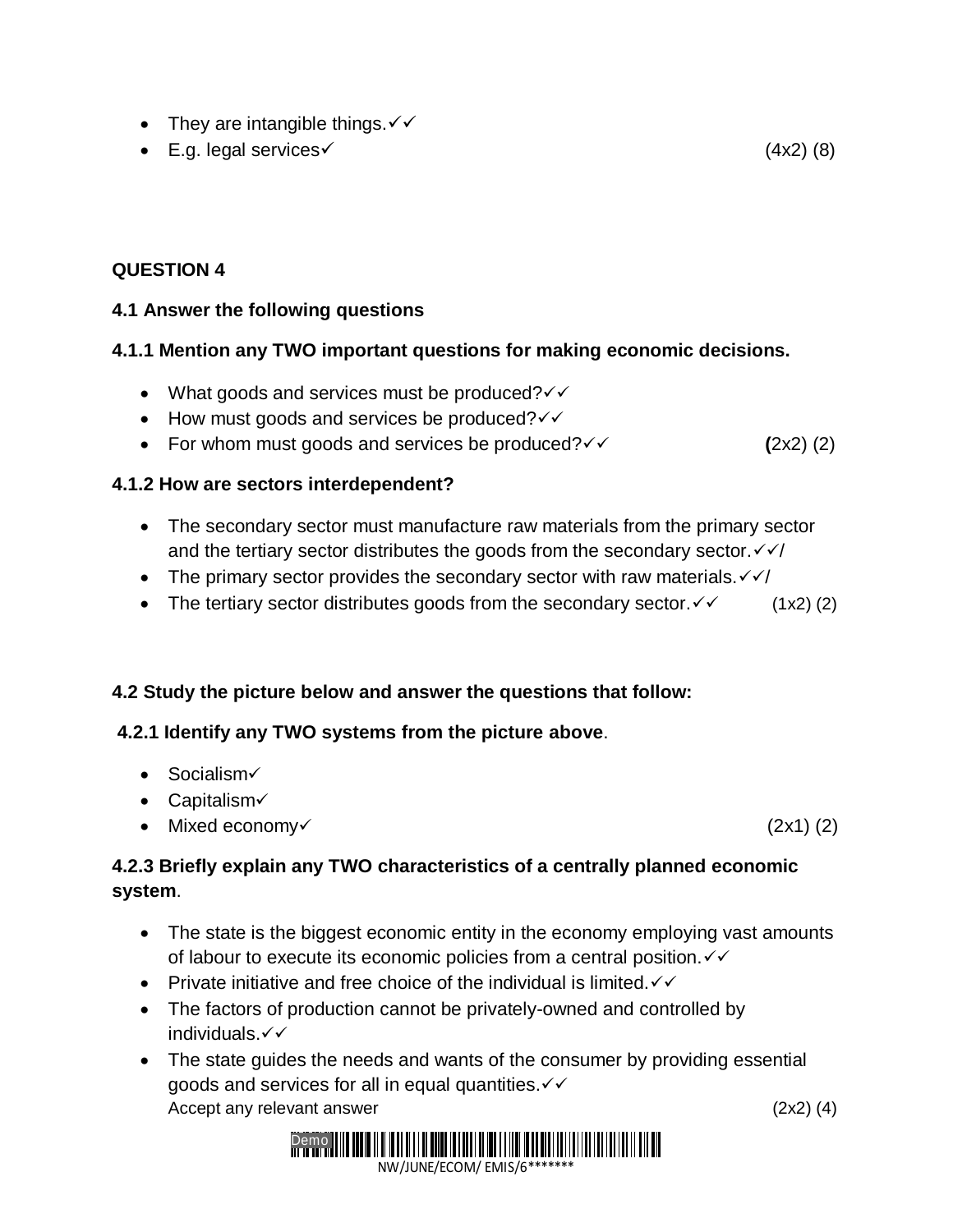# **4.2.2 In your opinion, what will be the advantages of working in a freemarket economy?**

- There is private ownership which encourages individuals to be creative.  $\checkmark\checkmark$
- Scarce resources are used efficiently. $\checkmark\checkmark$
- Individuals can use the profits to enhance their own personal welfare.  $\checkmark\checkmark$
- There is freedom of entry into markets. $\checkmark\checkmark$
- Eusinesses are not able to dominate markets and exploit consumers.  $\checkmark\checkmark$ Accept any relevant answer (2x2) (4)

#### **4.3 Study the graph below and answer the question that follows:**

#### **4.3.1 Identify any TWO sectors in the graph above.**

**Primary sector√** 

Secondary sector√

Tertiary sector(2x1) (2)

# **4.3.2 Explain reasons for the growth of the secondary sector.**

- The government made a concerted effort to develop manufacturing. $\checkmark\checkmark$
- Manufacturing output has increased considerably. $\checkmark\checkmark$
- The secondary sector has increased to 26% $\checkmark\checkmark$
- There was socio-economic stability.  $\checkmark\checkmark$ Accept any relevant answer **(**2x2) (4)

# **4.3.3 In your opinion, why does the tertiary sector play a large role in modern developed economies?**

- A large percentage of goods are sold as processed on formal markets. $\checkmark\checkmark$
- The wholesale and retail, finance, transport and government services have increased greatly. $\checkmark\checkmark$ Accept any relevant answer (2x2) (4)

# **4.4 Discuss the importance of communication in a modern economy.**

- Eusinesses can operate efficiently. $\checkmark\checkmark$
- Information about products need to reach the consumers. $\checkmark\checkmark$
- Eusiness people can make informed decisions. $\checkmark\checkmark$
- People are employed. $\checkmark\checkmark$

#### Demo NW/JUNE/ECOM/ EMIS/6\*\*\*\*\*\*\* 9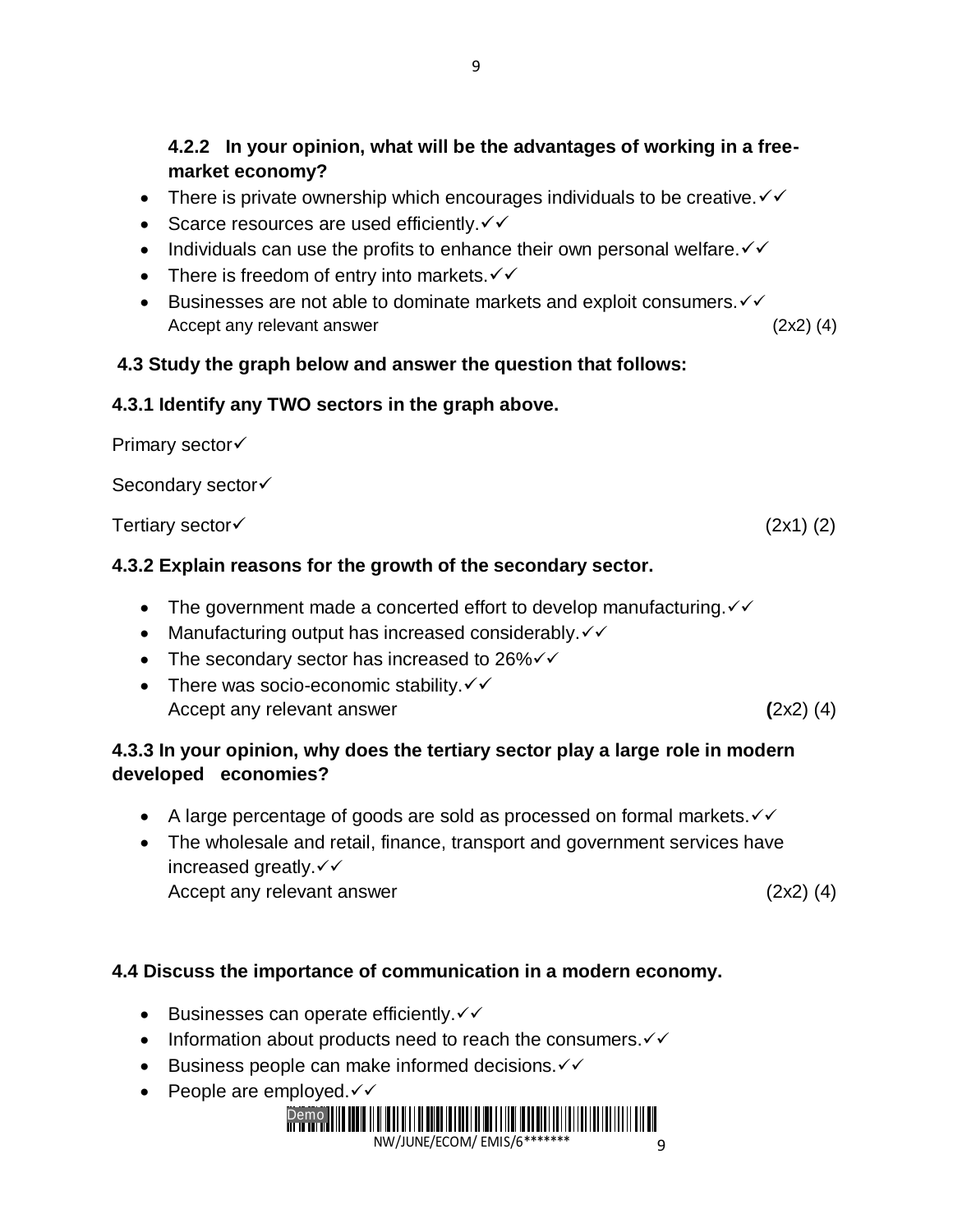• Contributes to GDP. $\checkmark\checkmark$ 

(4x2) (8)

#### **4.5 What has caused the ongoing energy crisis in South Africa?**

- Eskom has not invested enough in new power sources. $\checkmark\checkmark$
- The price of electrical power has been too low to provide the needed capital to create new power stations.
- The state has been reluctant to allow privately owned companies to enter the power-generation field.
- The use of renewable sources of power has not been emphasized. $\checkmark\checkmark$
- Large power users have been given low rates by Eskom. $\checkmark\checkmark$

(4x2) (8)

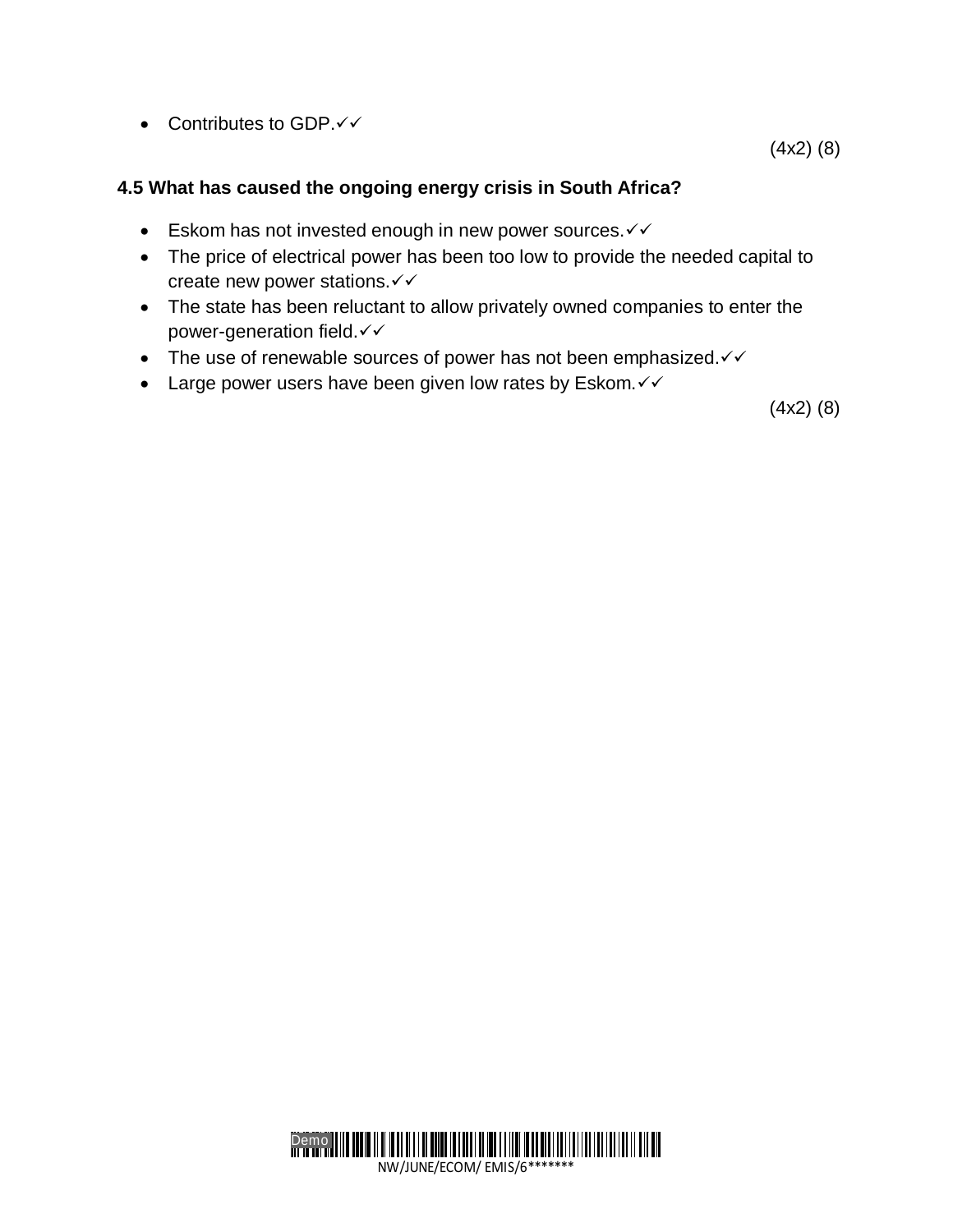# **QUESTION 5**

**In the real world, most economies have a mixed economic system.** 

• **Discuss South Africa's mixed economic system in terms of characteristics, advantages and disadvantages. (26)** 

• **Evaluate the government's efficiency in delivery social services to local communities. (10)** 

# **INTRODUCTION**

A mixed economic system is an economic system that combines the advantages of both free market and centrally-planned systems. Since 1994, South Africa has chosen a mixed economic system.

Any other relevant definition. **(Max. 2)** 

# **BODY**

#### **MAIN PART**

#### **Economic characteristics of a mixed-market economy**

• Most of the factors of production are privately owned and the state limits its role to regulating, stabilising, redistributing and allocating.  $\checkmark\checkmark$ 

- People use their own initiative to manufacture and sell products.  $\checkmark\checkmark$
- The profit motive plays an important role in the economy.  $\checkmark\checkmark$
- In South Africa, the state intervenes in the production process as an entrepreneur, organiser and lawmaker.  $\checkmark\checkmark$
- Majority economic activities are market orientated depending on the level of government involvement. √√
- The public sector provides infrastructure and public services as there is little profit motive for them to be provided by the free market.  $\sqrt{6}$

# **Advantages of a mixed-market economy**

• Private ownership. Individual creativity and entrepreneurial endeavour drive the economy. √ √

- Ownership of possessions, e.g. house, car, etc. is transferable.  $\checkmark\checkmark$
- Individual has freedom of choice to buy whatever he/she wants.  $\checkmark\checkmark$
- The entrepreneur is entitled to a profit.  $\checkmark\checkmark$
- **Encourages competition and growth.**  $\checkmark\checkmark$
- The size of the government does not have to be bigger than what is necessary i.e. less bureaucracy and a more efficient allocation of resources.  $\checkmark\checkmark$
- The state is still on hand to provide essential public goods and services.  $\checkmark\checkmark$

#### **Disadvantages of a mixed-market economy**

• Scarce resources (especially labour, natural resources) could be wasted, exploited or depleted because of market failures (incorrect production decisions, private business qreed)  $\checkmark\checkmark$ 

 Because most of the factors of production are privately owned, the individual faces the risk of possible losses or bankruptcy.  $\checkmark\checkmark$ 

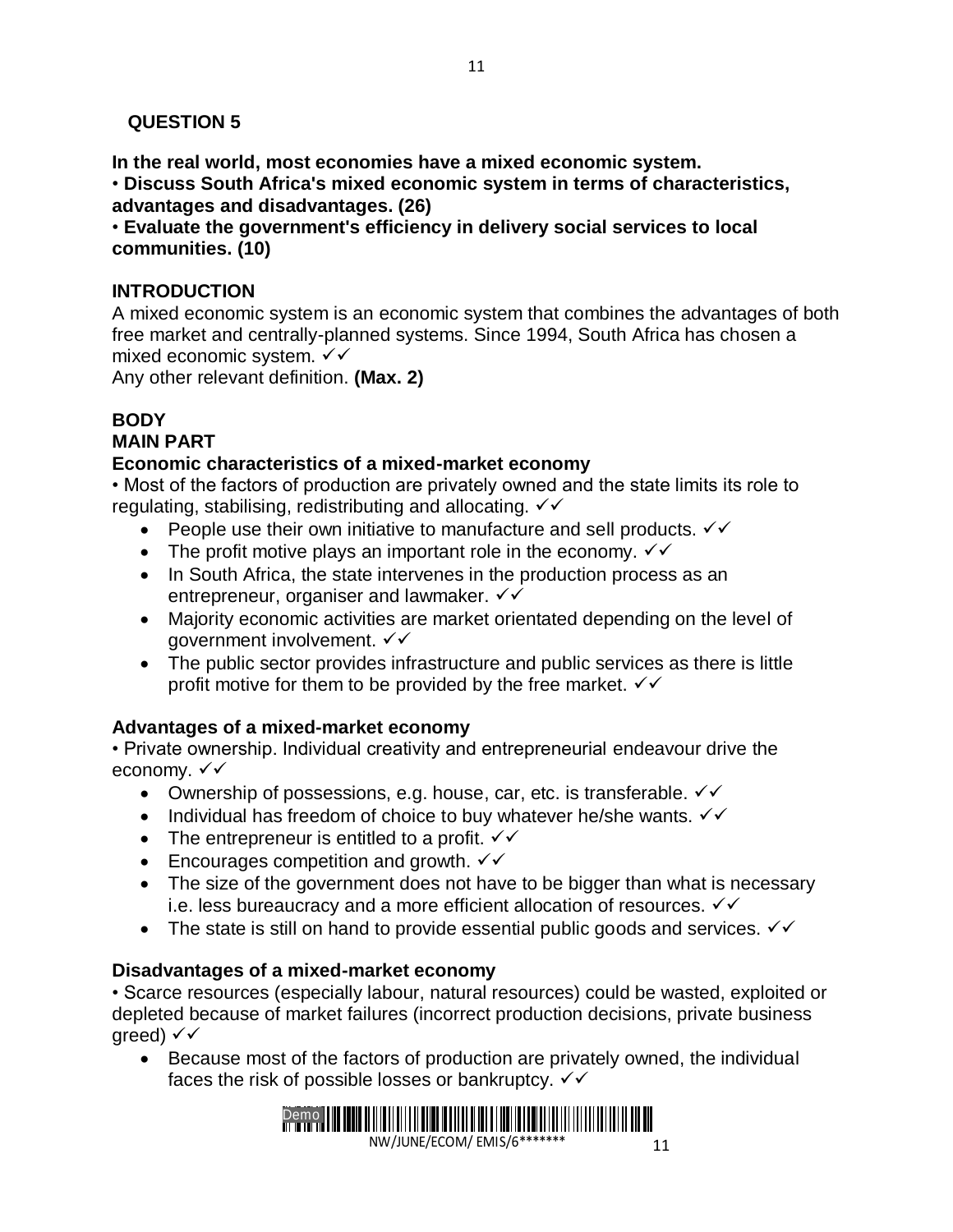- The quality of goods can be inferior because of lack of control by the state.  $\checkmark\checkmark$
- Socialists would argue that some mixed economies are too free (not enough state regulation and intervention) and the mix is not always right.  $\checkmark\checkmark$
- Taxes may be high to fund public goods and services. If taxes are too low there will be insufficient revenue to fund social welfare.  $\checkmark$  (Max. 26)

#### **ADDITIONAL PART**

#### **EVALUATION OF SOCIAL SERVICE DELIVERY**

• The state tries to uplift previously disadvantaged communities by providing social services (such as housing, education, medical services, basic services like water and electricity) to the poor.  $\checkmark\checkmark$ 

- Increase in education and training- to increase literacy and improve adult literacy, e.g. building of schools, colleges, universities and technikons.
- Security provision Challenging as violent crime is on the increase.  $\checkmark\checkmark$
- Provision of housing for the needy.  $-$  State is falling short of its targets  $\checkmark\checkmark$
- With regards to state pensions, disability grants, etc. The state is currently facing the reality of too many claimants and too few taxpayers.  $\checkmark\checkmark$
- Increased provision of basic health services to communities. Health care now includes free health care services to women and to children under 6.  $\checkmark\checkmark$
- Government spending on HIV/Aids has increased from R30 million to more than R3, 6 billion.  $\checkmark\checkmark$  (Max. 10)

Accept any other relevant answer.

#### **CONCLUSION**

A mixed economy is the preferred economic system in most countries because government intervention is necessary when the market fails. However, governments face many challenges in the delivery of goods and services through corruption and inefficiency. In addition the tax base in many mixed economies is small hence less money to function efficiently. **(Max .2)**

(Any other relevant conclusion)

 **TOTAL: 40**

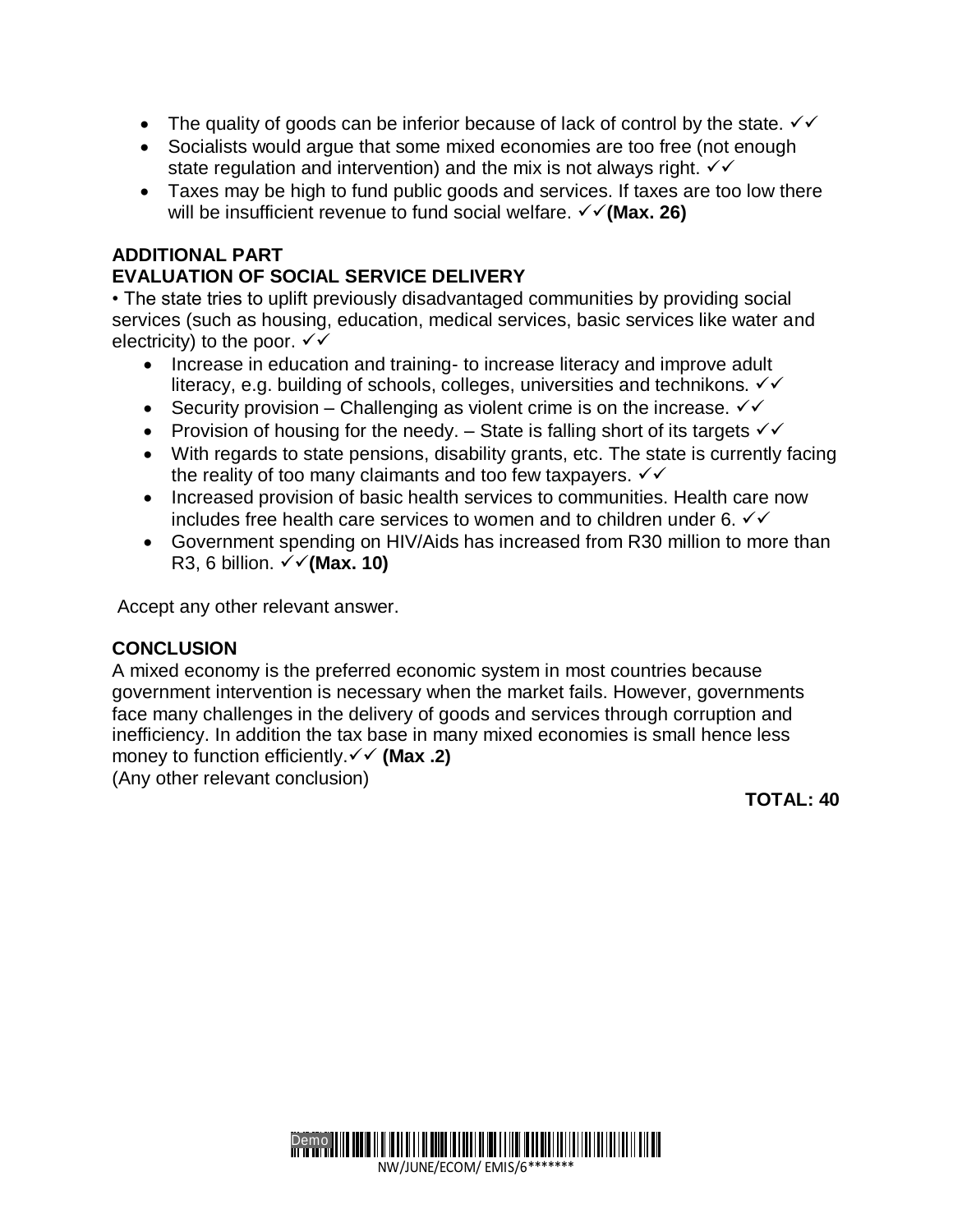#### **QUESTION 6**

- Analyse the economic importance of the primary sector. (26)
- Briefly explain genetic operations of the primary sector. (10)

#### **INTRODUCTION**

Primary sector is the early phase of economic development in any country. All business activities that aim at satisfying human needs that take place in either the primary, secondary or tertiary sectors.  $\checkmark\checkmark$ Accept any relevant introduction **Max** (2)

# **BODY**

Provides food and minerals

- Coal and uranium mined and quarried in the primary industry are used by Eskom to generate electrical power.  $∨$
- Crude oil from the primary sector is used by Sasol to produce petrol.  $\checkmark\checkmark$
- South Africa's farming industry produces a wide range of crops and animal products, which are the basis of most of the food needed by the population.  $\checkmark\checkmark$
- $\bullet$  E.g. wheat, maize, oats, vegetables $\checkmark$

Creates employment and increases skills  $\checkmark$ 

- The mining industry is a major employer of people from South Africa and from the rest of Southern Africa.  $\checkmark\checkmark$
- A large number of people are trained in a variety of skills.  $\checkmark\checkmark$
- Agriculture is an important employer for rural people, although the numbers have reduced in recent years.

Earns foreign exchange and stimulates trade $\checkmark$ 

- South Africa exports a wide variety of mining products, such as gold, diamond,  $\cosh \sqrt{x}$
- In the third quarter of 2017, agriculture and mining were the main drivers of the expansion√√
- Agriculture also expanded by 44.2% in the third quarter.  $\checkmark\checkmark$
- According to STATSSA the expansion was recorded as the largest quarterly jump in agricultural production since the second quarter of 1996. $\checkmark$

Contributes to the GDP√

- The contribution of the primary sector to GDP gradually decreases over years as compared to the contribution of other sectors.  $∨ √$
- Agriculture, forestry and fishing contributed 0.7 % to the GDP growth in the second quarter of 2017. $\checkmark\checkmark$
- Primary sector contribution increased by 33.6 %. $\checkmark\checkmark$



13